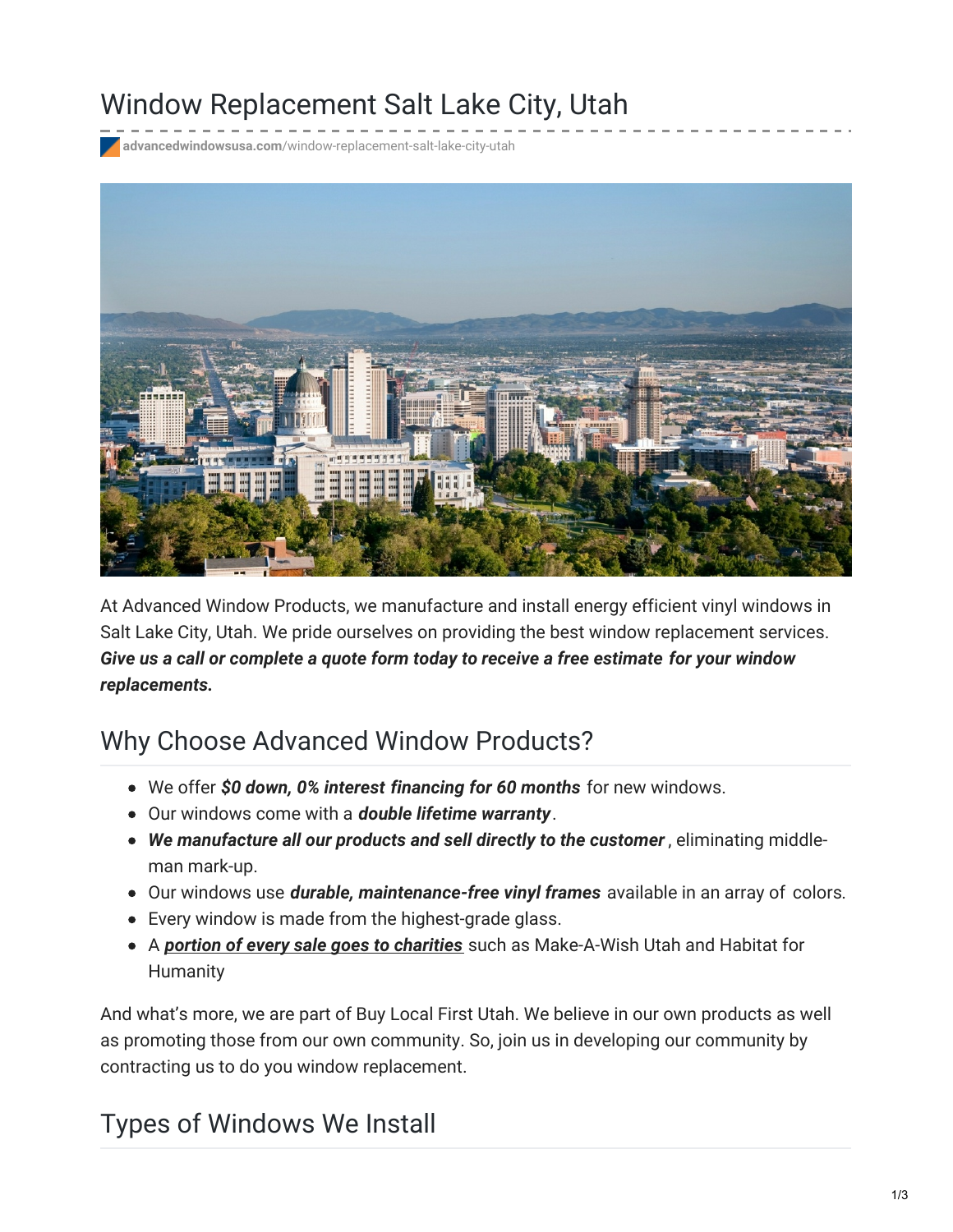Our energy efficient windows are offered with many glass options and in many styles including:



### Signs Windows Need Replacement

There are many factors that contribute to the deterioration of your windows. These include but are not limited to the age of the windows, the type of windows, and the weather conditions of the area. To help you out, here are a few tell-tale signs your windows are due for replacement.

1. A **significant increase in your energy bill**. This is caused by your air condition or heater over performing more than they should due to reduced insulation.

2. **Visible damage** such as leaks, decayed frames, chipping, and broken glass.

- 3. **Difficulty in opening** or closing the windows.
- 4. Cold or hot **drafts coming through** around the window.

5. You are **hearing noise from the outside when your windows are closed** . This means that your windows are failing at their task of soundproofing.

# Window Replacement Process

1. **Contact Us**: You can call us at (801) 505-9622 or come over to our showroom in downtown Salt Lake City to get for a candid consultation about your window replacement with one of our agents.

2. **Select Your Window Options**: You are spoiled for choice when you hire us to do your window replacement. We offer four window lines that come in various colors and functionality, and every window is custom built to suit the specific needs of your home.